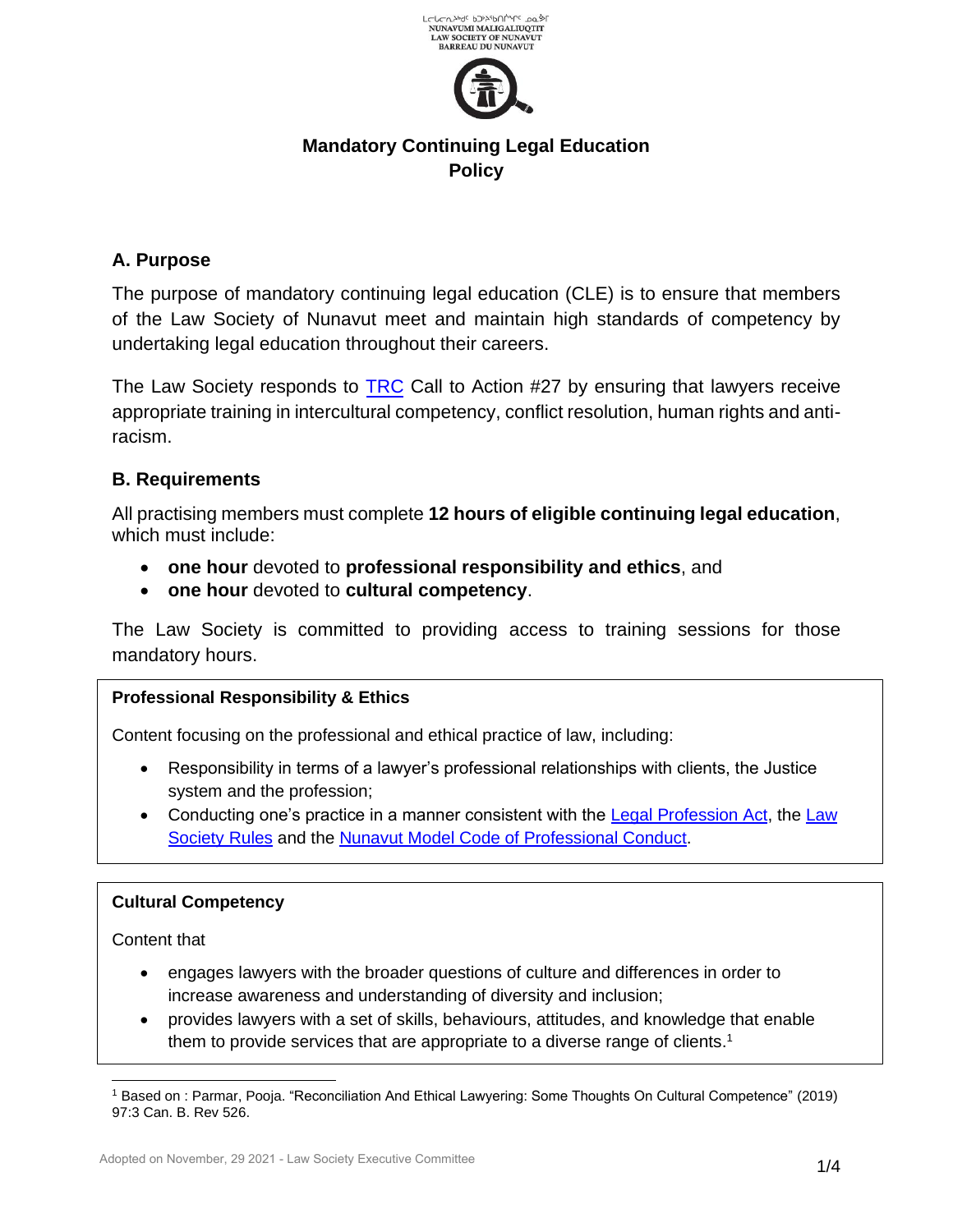# **C. Exemptions**

A practising member is not required to complete CLE activities during a calendar year, if during that year they:

- completed the bar admission program and were admitted to the Society;
- were inactive for the entire 12 months of the calendar year;
- were on leave or unable to practise because of illness or for any other reason acceptable to the Executive, for the entire 12 months of the calendar year.

Lawyers who are practising members of the Society for less than 12 months during a calendar year are required to complete **1 hour of eligible CLE for each full or partial calendar month** during which the member was engaged in the practice of law in Nunavut (active status).

# **D. Eligible CLE Activity Topics**

Eligible CLE activities are those activities that are set out in the Rules of the Society. The Executive is authorized to approve activities that contain significant substantive or practical content, with the primary objective of protection of the public by increasing the lawyer's professional competence, in relation to any of the following topics:

| Culture care & relations               | <b>Cultural Competency</b>                 |  |
|----------------------------------------|--------------------------------------------|--|
| Language training                      | Member wellness                            |  |
| Professional responsibility & Ethics   | Practice & standards management            |  |
| Substantive legal or procedural issues | Any other topics approved by the Executive |  |

The Executive will not approve activities relating to the following:

| Activities designed for or targeted at clients                                 |  |
|--------------------------------------------------------------------------------|--|
| Topics relating to law firm marketing or profit maximization                   |  |
| Activities prepared and delivered in the ordinary and usual course of practice |  |

Members are responsible for ensuring that the CLE activities they report meet the criteria listed above as well as fall under the definitions provided in section B.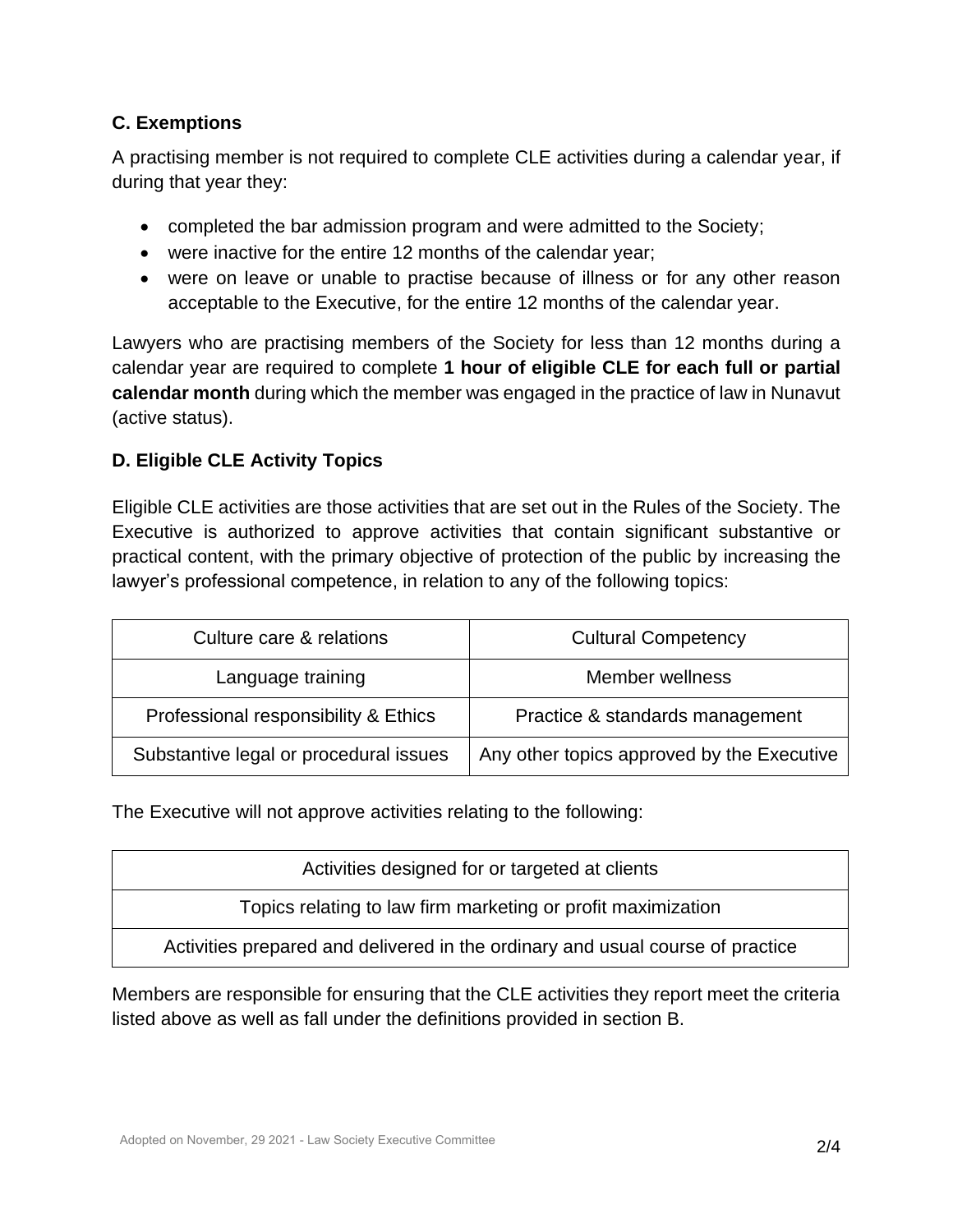A member can have a particular activity approved in advance by the Executive by **sending an email to [rleclerc@lawsociety.nu.ca](mailto:rleclerc@lawsociety.nu.ca) requesting that the activity be approved.** Requests will be reviewed every 15th of the month with a follow-up response by the last day of the month.

#### **E. Recognized CLE Activities**

CLE hours approved by another Law Society, the Canadian Bar Association, a law firm, a university, a legal department, a government agency or department, or a practice group of any of those entities can also be applied to the Law Society of Nunavut CLE requirements.

| <b>Ratio</b><br><b>Hour of Activity:</b><br><b>Eligible CLE Hour</b> | <b>Recognized CLE Activities</b>                                                                        | <b>Maximum</b><br><b>Eligible CLE Hours</b> |
|----------------------------------------------------------------------|---------------------------------------------------------------------------------------------------------|---------------------------------------------|
| 1:1                                                                  | <b>Educational Training</b>                                                                             | 9 CLE Hours                                 |
| 1:1                                                                  | <b>Group Study</b>                                                                                      | 6 CLE Hours                                 |
| 1:1                                                                  | <b>Cultural Competency</b>                                                                              | 3 CLE Hours                                 |
| 1:1                                                                  | <b>Member Wellness</b>                                                                                  | 3 CLE Hours                                 |
| 1:1                                                                  | Nunavut Official Language Training                                                                      | 3 CLE Hours                                 |
| 1:1                                                                  | Pro Bono (LSN Access to Justice Program)                                                                | 3 CLE Hours                                 |
| 1:1                                                                  | <b>Restricted Self Study</b>                                                                            | 6 CLE Hours                                 |
| 1:1                                                                  | <b>Unrestricted Self Study</b>                                                                          | 2 CLE Hours                                 |
| $1:2*$                                                               | Invited Speaker - Law-Related Event                                                                     | 4 CLE Hours                                 |
| $1:2*$                                                               | Moot Court (Coaching or Judging)                                                                        | 4 CLE Hours                                 |
| $1:2*$                                                               | Teaching a Course on a volunteer or part-time basis<br>(not as part of full time or regular employment) | 4 CLE Hours                                 |

The purpose of setting limits and maximum hours of activity is to ensure that the members have a balanced and diverse approach to completing their CLE requirements.

**\***These activities were given a 1:2 ratio to reflect preparation time.